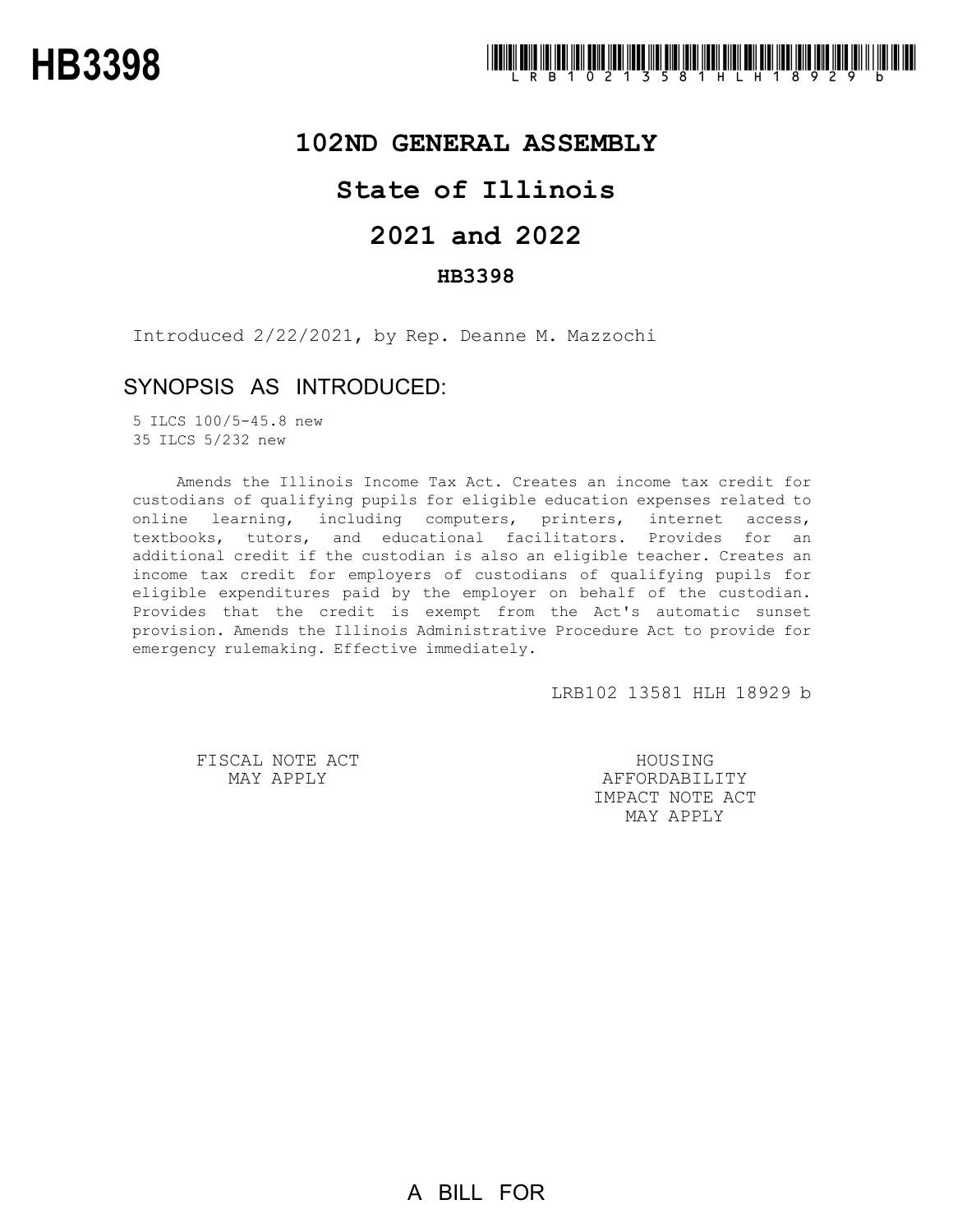AN ACT concerning revenue. 1

#### **Be it enacted by the People of the State of Illinois, represented in the General Assembly:** 2 3

Section 3. The Illinois Administrative Procedure Act is amended by adding Section 5-45.8 as follows: 4 5

(5 ILCS 100/5-45.8 new) Sec. 5-45.8. Emergency rulemaking. To provide for the expeditious and timely implementation of Section 232 of the Illinois Income Tax Act, emergency rules implementing that Section may be adopted in accordance with Section 5-45 by the Department of Revenue. The adoption of emergency rules authorized by Section 5-45 and this Section is deemed to be necessary for the public interest, safety, and welfare. 6 7 8 9 10 11 12 13

This Section is repealed on January 1, 2027. 14

Section 5. The Illinois Income Tax Act is amended by adding Section 232 as follows: 15 16

| 17 | (35 ILCS 5/232 new)                                            |
|----|----------------------------------------------------------------|
| 18 | Sec. 232. Remote learning education expense credit.            |
| 19 | The COVID-19 pandemic has created challenges for<br>(a)        |
| 20 | students and their families in the areas of child care, school |
| 21 | attendance, school access, and the like.                       |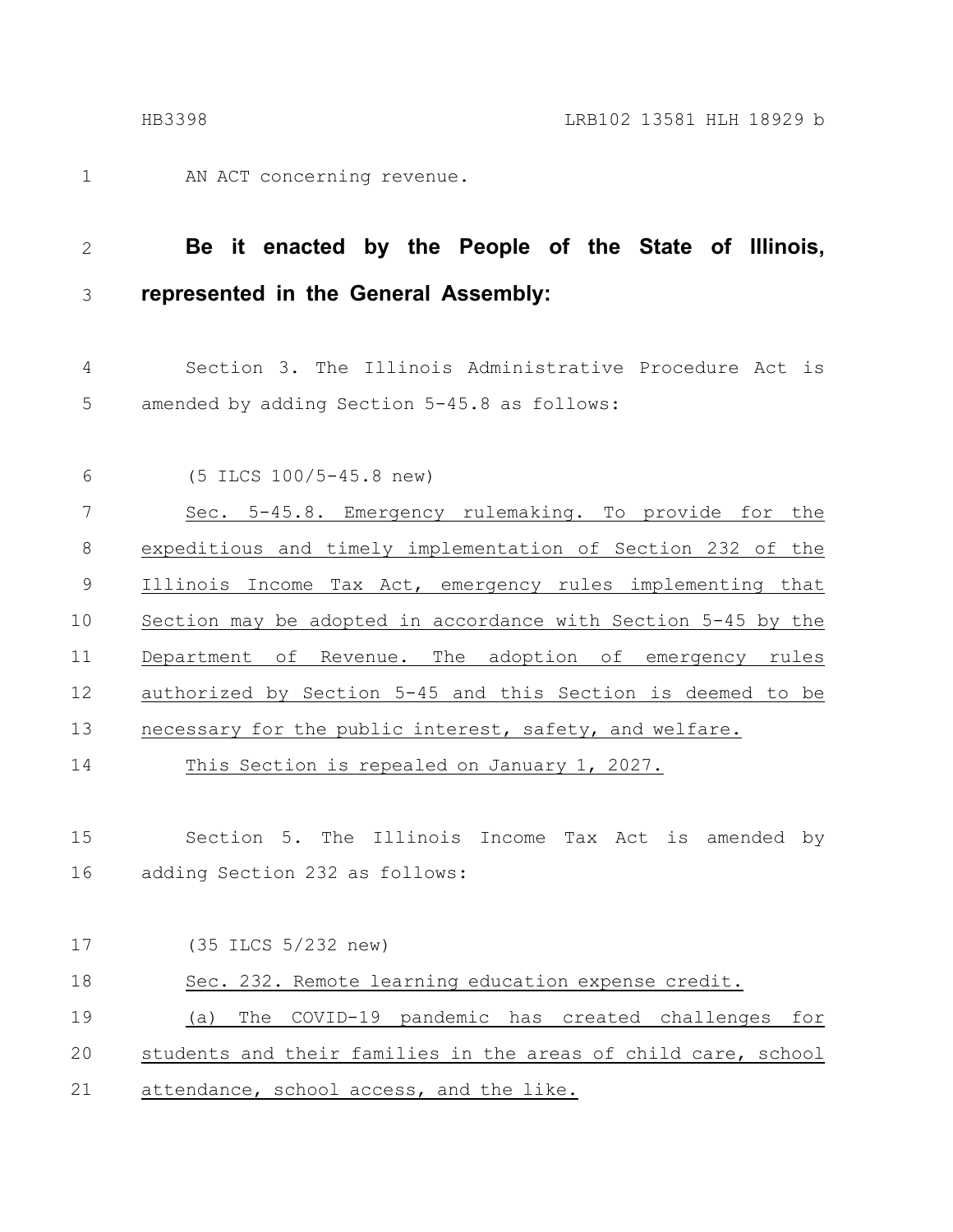HB3398 - 2 - LRB102 13581 HLH 18929 b

| $\mathbf 1$      | This Section is intended to (i) assist students and           |
|------------------|---------------------------------------------------------------|
| $\mathbf{2}$     | families who are unable follow their normal school routine as |
| 3                | a consequence of orders of the Department of Public Health    |
| $\overline{4}$   | relating to COVID-19, (ii) additionally support classroom     |
| 5                | instructors so that they can maximize time and opportunities  |
| 6                | for in-person instruction, and (iii) incentivize employers to |
| $\boldsymbol{7}$ | accommodate working parents.                                  |
| $8\,$            | Because the nature and types of hardships experienced by      |
| $\mathsf 9$      | school districts, parents, and students are wide and varied,  |
| 10               | the most efficient way to deliver relief that can be tailored |
| 11               | to the particular individuals' needs is through an income tax |
| 12               | credit.                                                       |
| 13               | General Assembly finds that it will be costly and<br>The      |
| 14               | burdensome to the State of Illinois if parents must choose to |
| 15               | become unemployed due to a lack of accommodation based on the |
| 16               | inability of students to attend school in person.             |
| 17               | (b) As used in this Section, the following words shall        |
| 18               | have the following meanings unless the context clearly        |
| 19               | requires otherwise, and shall be construed expansively in     |
| 20               | favor of the taxpayer for expenditures made in good faith     |
| 21               | wherever possible:                                            |
| 22               | "Custodian" means, with respect to qualifying pupils, an      |
| 23               | Illinois resident who is a parent, the parents, a legal       |
| 24               | guardian, or the legal guardians of the qualifying pupils.    |
| 25               | "COVID-19" means the illness caused by the coronavirus        |
| 26               | $SARS-CoV-2.$                                                 |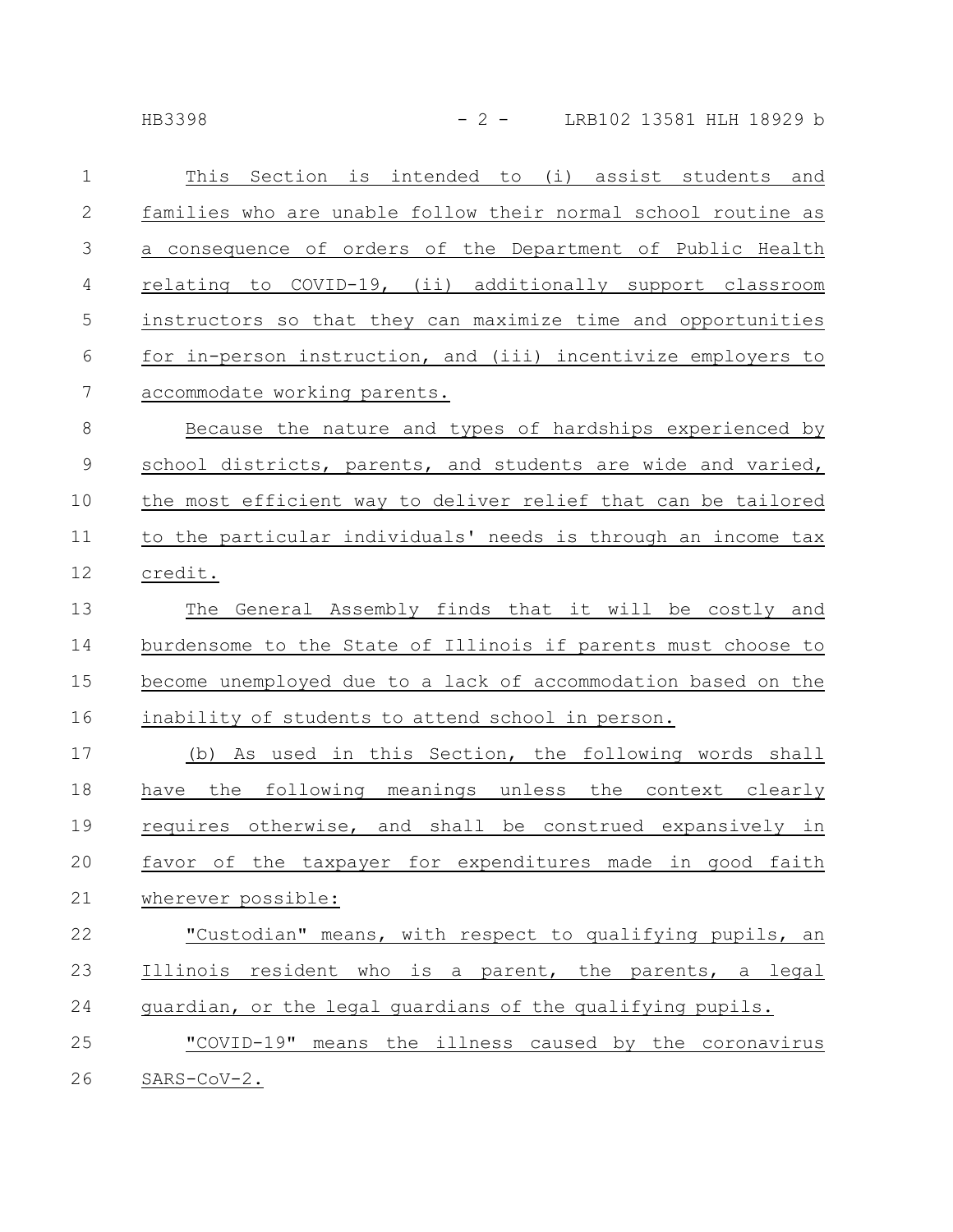| $\mathbf 1$      | "Educational activities" means any aspect of a qualifying   |
|------------------|-------------------------------------------------------------|
| $\mathbf 2$      | pupil's education, including, but not limited to classroom  |
| $\mathfrak{Z}$   | instruction, remote learning and blended remote learning    |
| 4                | instruction, special education support, and tutoring and    |
| 5                | mentoring.                                                  |
| $\sqrt{6}$       | "Eligible expenditure" means costs by a custodian of a      |
| $\boldsymbol{7}$ | qualifying pupil or an employer associated with:            |
| 8                | (1) the purchase of materials to support online             |
| $\mathsf 9$      | learning, including but not limited to, a personal          |
| 10               | computer with internet access; a router or hotspot;         |
| 11               | monthly expenses for internet access; a printer and         |
| 12               | supportive accessories (print cartridge, toner); textbooks  |
| 13               | and other supplies needed for education, up to a maximum    |
| 14               | of \$500 for the taxable year; and the costs of educational |
| 15               | activities;                                                 |
| 16               | (2) securing, for a qualifying pupil who is under the       |
| 17               | age of 15, child care, independent tutoring, an             |
| 18               | educational facilitator (whether individually or as part    |
| 19               | of a learning pod, provided that the facilitator fee is     |
| 20               | distributed pro rata per student), homeschool instruction,  |
| 21               | alternative classroom instruction, or specialized services  |
| 22               | relating to learning or behavioral issues identified in an  |
| 23               | Individualized Education Program and the like, up to a      |
| 24               | maximum of \$5,000 per taxable year per household or per    |
| 25               | child, whichever is less; and                               |
| 26               | (3) compliance with a mandatory 2-week quarantine           |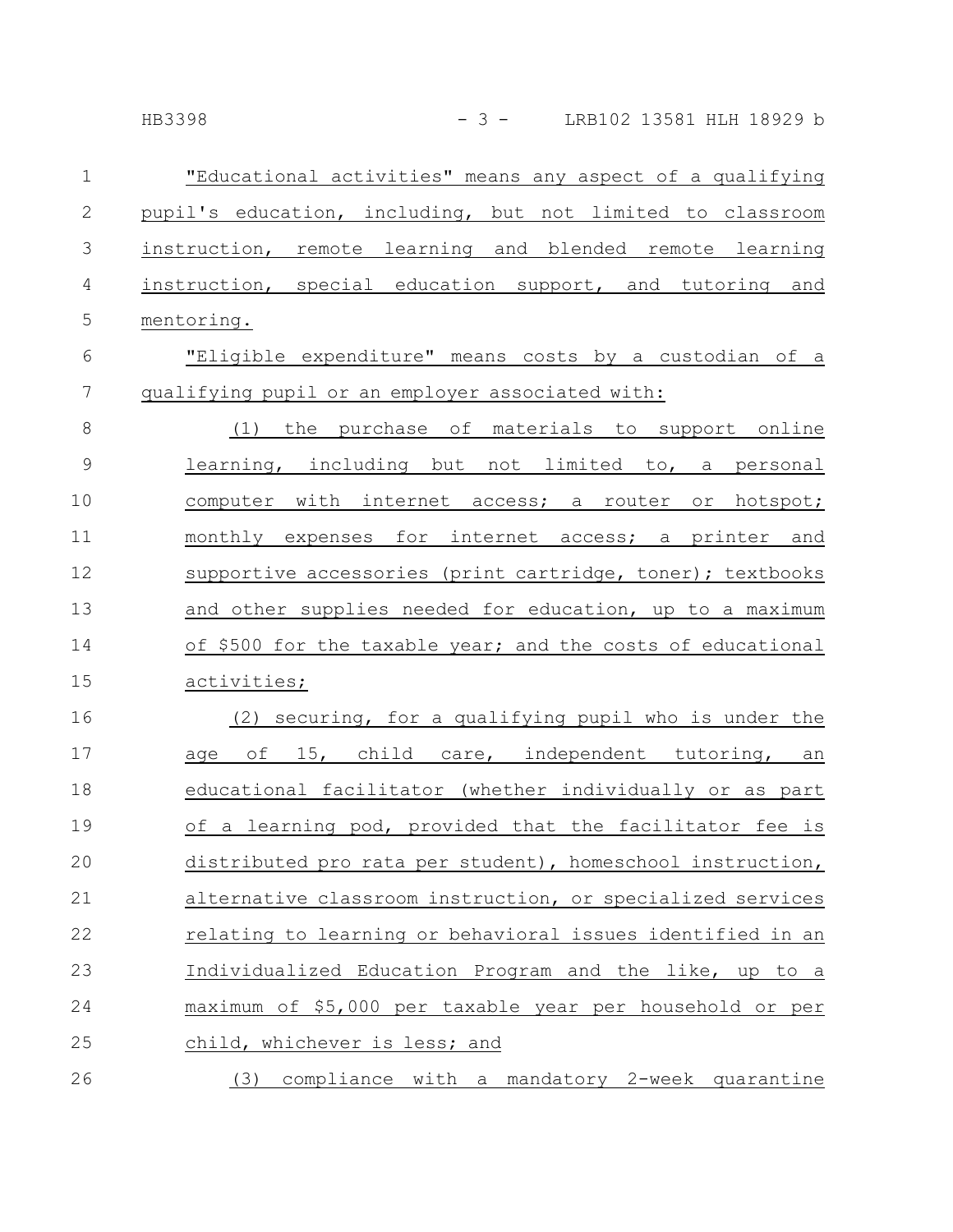| $\mathbf{1}$   | period associated with COVID-19, whether imposed by an         |
|----------------|----------------------------------------------------------------|
| $\mathbf{2}$   | employer, the State of Illinois, or a county health            |
| 3              | department, including the costs of testing, clinical           |
| $\overline{4}$ | support, and vaccination (if available), up to \$3,000 per     |
| 5              | year.                                                          |
| 6              | "Eligible expenditure adjustment" means the eligible           |
| $\overline{7}$ | expenditure reduced by 25%. The eligible expenditure           |
| 8              | adjustment shall apply for any parent or household that had an |
| 9              | adjusted gross income for the taxable year of over \$150,000   |
| 10             | for an individual and \$300,000 for spouses filing a joint     |
| 11             | return.                                                        |
| 12             | "Eligible teacher" means an individual licensed under          |
| 13             | Article 21B of the School Code who is teaching at the school   |
| 14             | grade level of kindergarten through grade 12 and is also the   |
| 15             | custodian of a qualifying pupil under the age of 14 who cannot |
| 16             | attend school anywhere within the custodian's school district  |
| 17             | for in-person instruction on a regular school day.             |
| 18             | "Qualifying pupil" means an individual who (i) is a            |
| 19             | resident of the State of Illinois, (ii) is under the age of 21 |
| 20             | at the close of the school year for which a credit is sought,  |
| 21             | and (iii) during the school year for which a credit is sought, |
| 22             | was a full-time pupil enrolled in a kindergarten through grade |
| 23             | 12 education program at any school, as defined in this         |
| 24             | Section.                                                       |
| 25             | "Regular school day" means the calendar days Monday            |
| 26             | through Friday, from 8 a.m. to 4 p.m., which occur on the day  |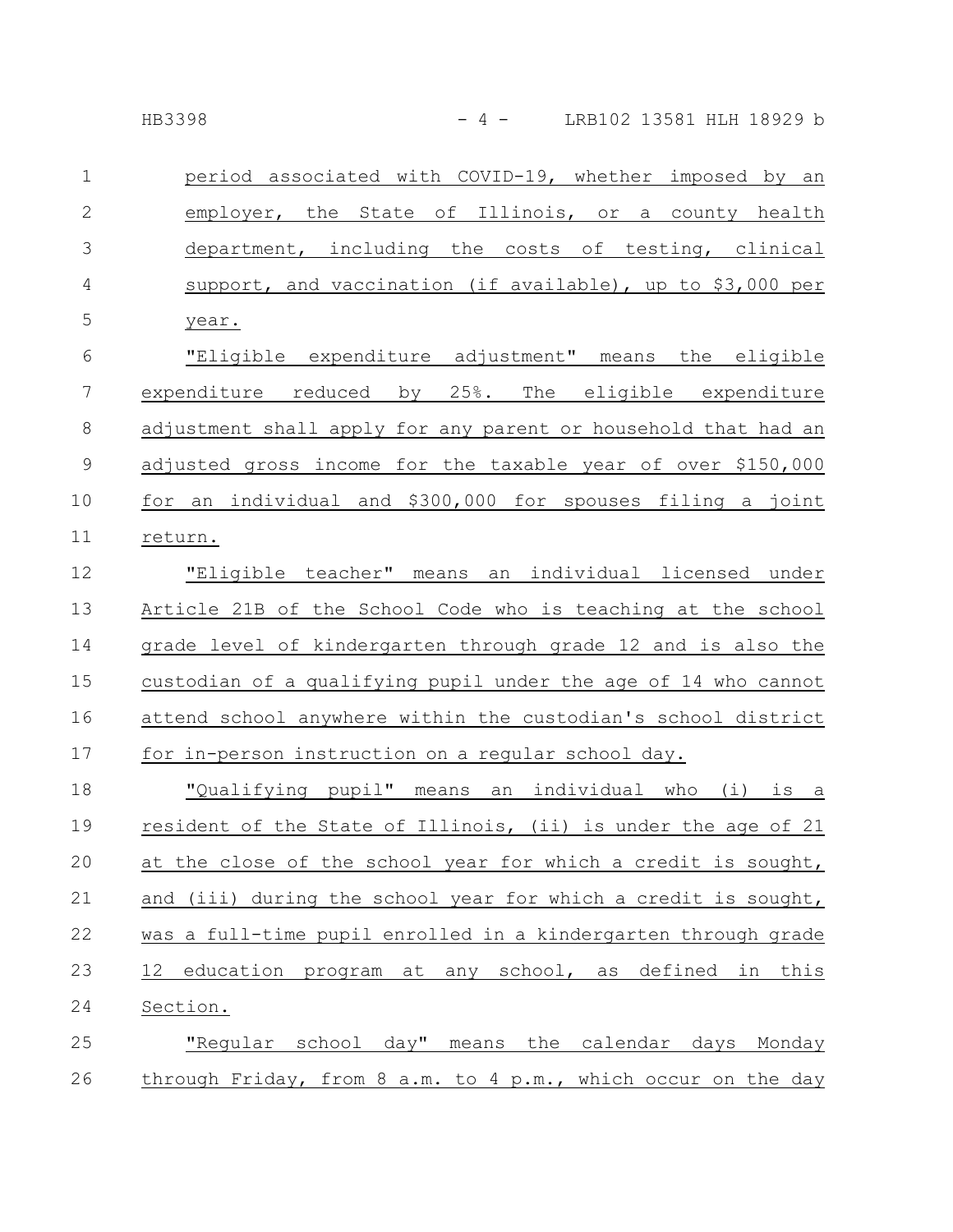after Labor Day but before Memorial Day, but not any official government holidays within that time period. 1 2

"School" means any public or nonpublic elementary or secondary school in Illinois that is in compliance with Title VI of the Civil Rights Act of 1964 and attendance at which satisfies the requirements of Section 26-1 of the School Code, except that nothing shall be construed to require a child to attend any particular public or nonpublic school to qualify for the credit under this Section. 3 4 5 6 7 8 9

(c) For taxable years beginning on or after January 1, 2021, a taxpayer who is a custodian of a qualifying pupil is eligible to receive a nonrefundable credit against the taxes imposed by subsections (a) and (b) of Section 201 in an amount equal to 100% of the eligible expenditures (as adjusted by the eligible expenditure adjustment, if applicable), subject to the maximum allowable credits under this Section. Eligible teachers are eligible for an additional \$75 credit per week, not to exceed \$2,000 per year, if the eligible teacher's qualifying pupil cannot attend in-person instruction because of orders involving the Department of Public Health, a county health department, or the State Board of Education relating to COVID-19. 10 11 12 13 14 15 16 17 18 19 20 21 22

The credit under this Section shall not apply to expenditures incurred after orders preventing in-person instruction for the qualifying pupil are lifted. No taxpayer shall be entitled to claim a tax credit under this Section for 23 24 25 26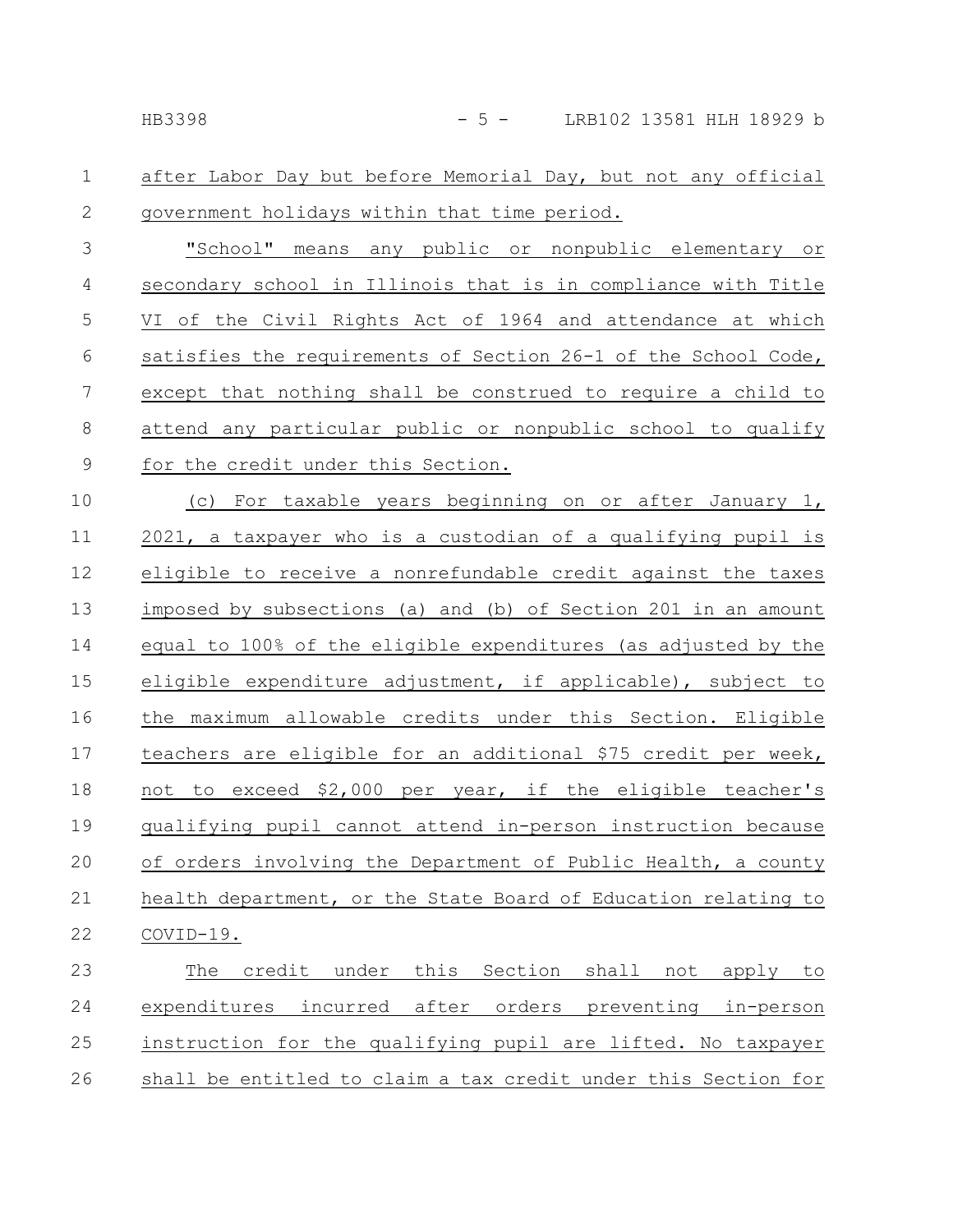the same eligible expenditures claimed by another taxpayer. If 2 or more custodians claim tax credits for the same qualified pupil, the total of which exceeds the amounts in this subsection, then the total amount of the credit allowed shall be allocated in amounts proportionate to teach eligible taxpayer's share of the total amount of the eligible expenditures for the eligible qualifying pupil. 1 2 3 4 5 6 7

The employer of a custodian of a qualifying pupil is also entitled to a credit against the taxes imposed by subsections (a) and (b) of Section 201 in an amount equal to 100% of the eligible expenditures paid by the employer on behalf of the custodian of the qualifying pupil, but not to exceed a maximum in each taxable year of \$2,000 for each employee on whose behalf an expenditure is made, plus 50% of the maximum unemployment insurance payment that the employer would otherwise pay to the State under the Unemployment Insurance Act for that employee. 8 9 10 11 12 13 14 15 16 17

(d) The Department of Revenue and the State Board of Education shall jointly adopt rules, including emergency rules, for the implementation of this Section. 18 19 20

(e) The Department of Revenue shall annually, no later than November 1, file a report with the Governor and the General Assembly and publish on the Department of Revenue's website the total amount of tax credits claimed under this Section and the total number of taxpayers who received the credit for the preceding fiscal year. 21 22 23 24 25 26